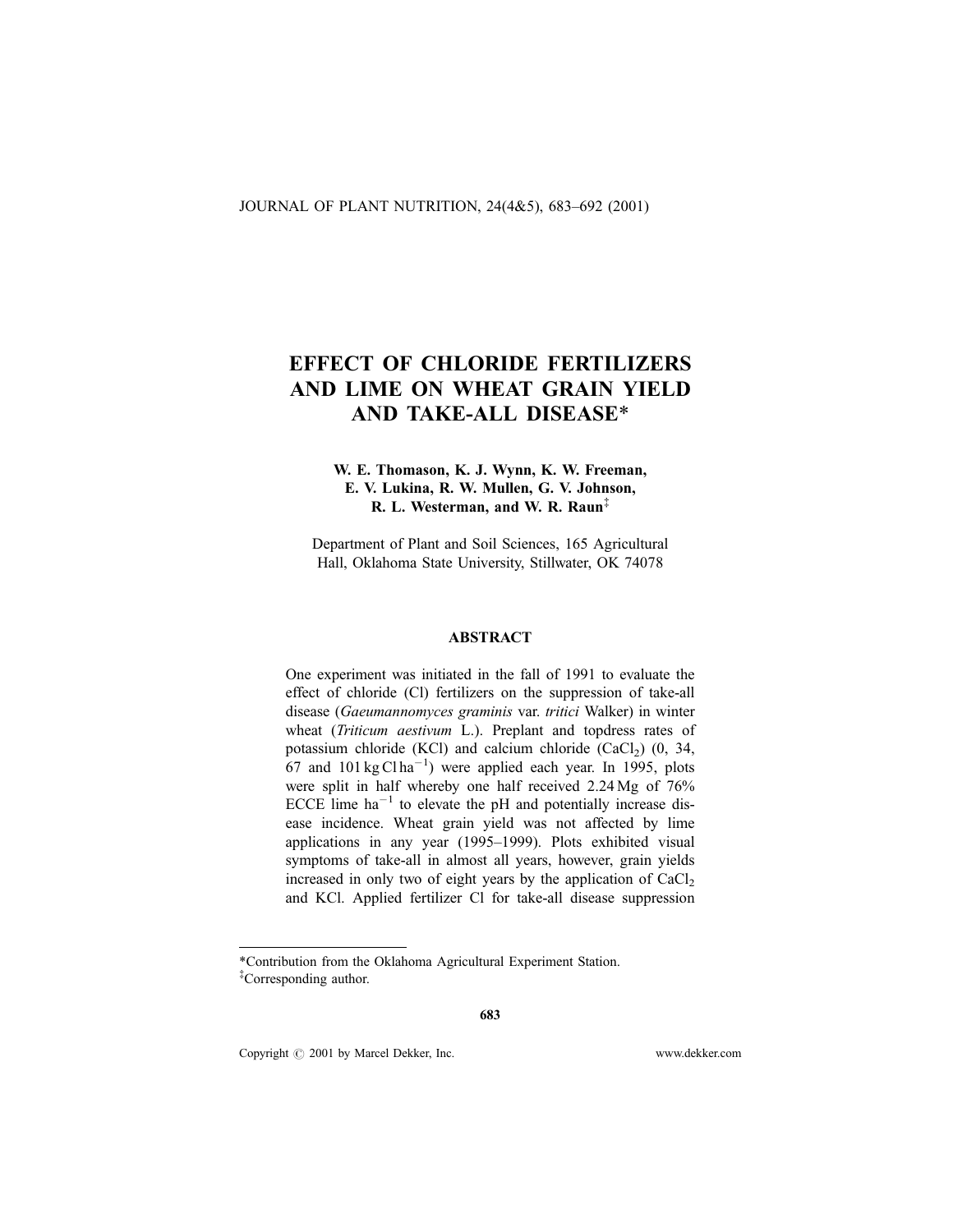was inconsistent, even following the application of lime where increased soil pH can increase disease severity.

# **INTRODUCTION**

Take-all (Gaeumannomyces graminis var. tritici Walker) is a soil-borne fungal pathogen of wheat, often found in conjunction with other root diseases. Few control measures other than crop rotation are available. Take-all is generally more severe where wheat is grown continuously, with little evidence of take-all in years immediately following rotation from a non-host crop (1).

Over the past 50 years, much has been published reporting effects of various fertilizers and soil amendments on crop response to diseases. Garrett (2) reported on some of the first work to demonstrate disease suppression with  $NH_4$ -N. Complementary work showed that the nitrification inhibitor nitropyrin improved suppression of take-all when applied with  $NH<sub>4</sub>-N$  fertilizers (3, 4). Inhibition of nitrification makes fall application of anhydrous ammonia and other  $NH_4$ -N fertilizers more feasible for winter wheat production, thus allowing greater flexibility in seeding dates needed for disease control (3). These same authors noted that delayed seeding and adequate nitrogen (N) fertilization are recommended to reduce the severity of take-all, thus the use of nitropyrin (applied with NH4-N fertilizers) may allow for earlier plantings without increasing the severity of take-all. Furthermore, periods of N stress are known to predispose wheat to take-all, which can in part be alleviated by an adequate supply of N, and/or split N applications (3).

Recent work at Indiana has shown that supplying  $NH<sub>4</sub>-N$  increases the availability of soil manganese (Mn), which decreases take-all severity (4). Huber and McCay-Buis (5) noted that take-all is severe on soils characteristically low in Mn, and that direct Mn amendment of these soils has been demonstrated to reduce take-all. In this regard, it is important to note that liming an acid soil can reduce Mn availability and increase the severity of take-all (5). Under moderatelysevere disease conditions, plants with higher Mn in the seed were more vigorous, and had an average of 11% less take-all (6).

Research results indicate that take-all depresses wheat grain yields when wet and mild fall-winter periods are encountered in winter wheat production systems (R.H. Hunger, 2000, Oklahoma State University, personal communication). This is consistent with work by Engel (7) noting that take-all was commonly observed when wheat was grown under irrigation in Montana and Canada. While the growing conditions are well known concerning where take-all is likely to be encountered, so too are some of the controls, which include crop rotations. Unfortunately, crop rotations are not implemented nor are they popular due to market and equipment constraints. From a farmer survey, Folwell et al. (8)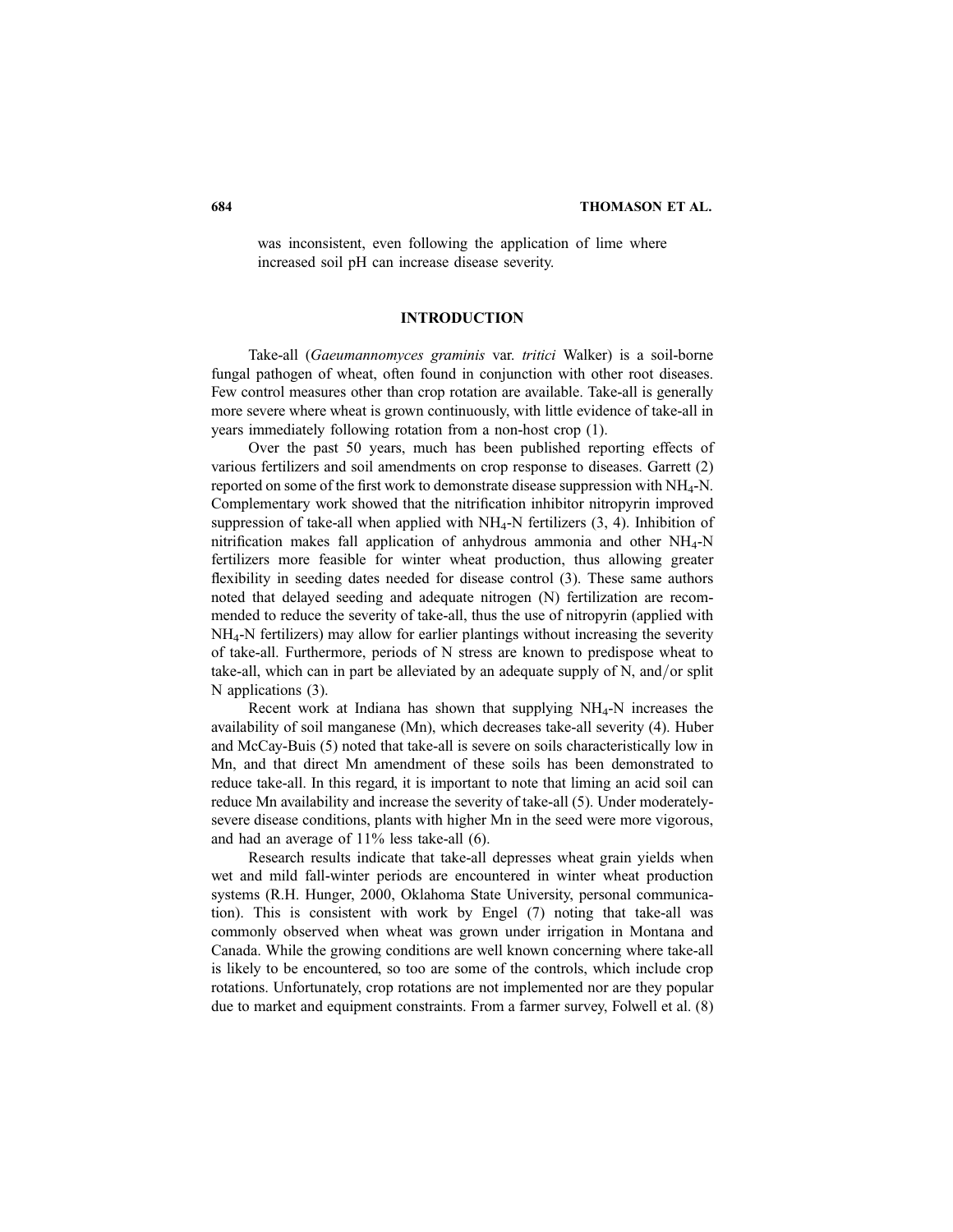## EFFECT OF CHLORIDE FERTILIZERS AND LIME 685

reported that take-all occurs regardless of the tillage system, however, some farmers indicated that it was more severe with no-till. Coventry et al. (9) demonstrated the importance of crop rotation for disease control (take-all), particularly where soils are limed to amend severe soil acidity.

Application of lime to increase soil pH can favor increased incidence of takeall infection, and as soil pH increases above 4, take-all infection increases substantially (10). Analogous results by Taylor et al. (11) showed reduced grain yield when soil pH increased from 5.6 to 6.2, a result of increased incidence of take-all.

Addition of ammonium chloride fertilizer increased yields 10 to 40 percent over plots with no Cl applied (12). Chloride has been found to slow the disappearance of  $NH_4$ -N and appearance of  $NO_3$ -N in unlimed soil but not in limed soil (10). This same work noted that  $NH_4-N:NO_3-N$  ratio's needed to be greater than 3:1 in order to observe suppression of take-all. Also, it is thought that applied Cl may suppress take-all by inhibiting nitrification in moderately acid (pH 5.3 to 5.8) soils (10). Powelson et al. (1) suggest that this inhibition takes place by  $Cl^-$  competing with nitrate (NO<sub>3</sub>) for plant uptake and by reducing nitrification rates thus leaving more N in the ammonia form. Powelson et al. (1) further note that Cl can enhance plant uptake of  $NH_4$ -N which favors the activity of epiphytic bacteria suppressive to G. Graminis var. tritici. It is suggested that this effect is similar to natural take-all decline and may enhance or encourage this activity. Engel (7) evaluated applied Cl  $(45 \text{ kg C1ha}^{-1})$  on an alkaline soil (pH 7.9) and found that Cl had little effect on take-all severity, but did increase wheat grain yields. Work by LaRuffa et al.  $(13)$  noted a significant response to Cl at one location where grain yields were low as a result of N stress (soil  $pH = 5.9$ ). As was noted earlier, N stress can lead to increased take-all in wheat (3). Brennan (14) reported that Cl containing fertilizers did not control take-all disease of wheat in five experiments in southwestern Australia (soil pH range:  $4.7–5.5$ ), however, it should be noted that this was observed where no N stress was present.

Christensen et al. (12) noted that applied Cl reduced the osmotic potential in winter wheat leaves. They further suggested that take-all susceptibility in winter wheat could be reduced by lowering the chemical potential of water in the plant, achieved in part via Cl application. At present, in the Pacific Northwest and in North and South Dakota, researchers generally recommend application of Cl fertilizers to reduce take-all severity (15).

The objective of this experiment was to evaluate Cl fertilizer sources and rates, and applied lime on wheat grain yield and take-all disease in winter wheat.

# MATERIALS AND METHODS

One field experiment was initiated in the fall of 1991 to evaluate the effects of Cl fertilizer sources and rates on wheat grain yield and take-all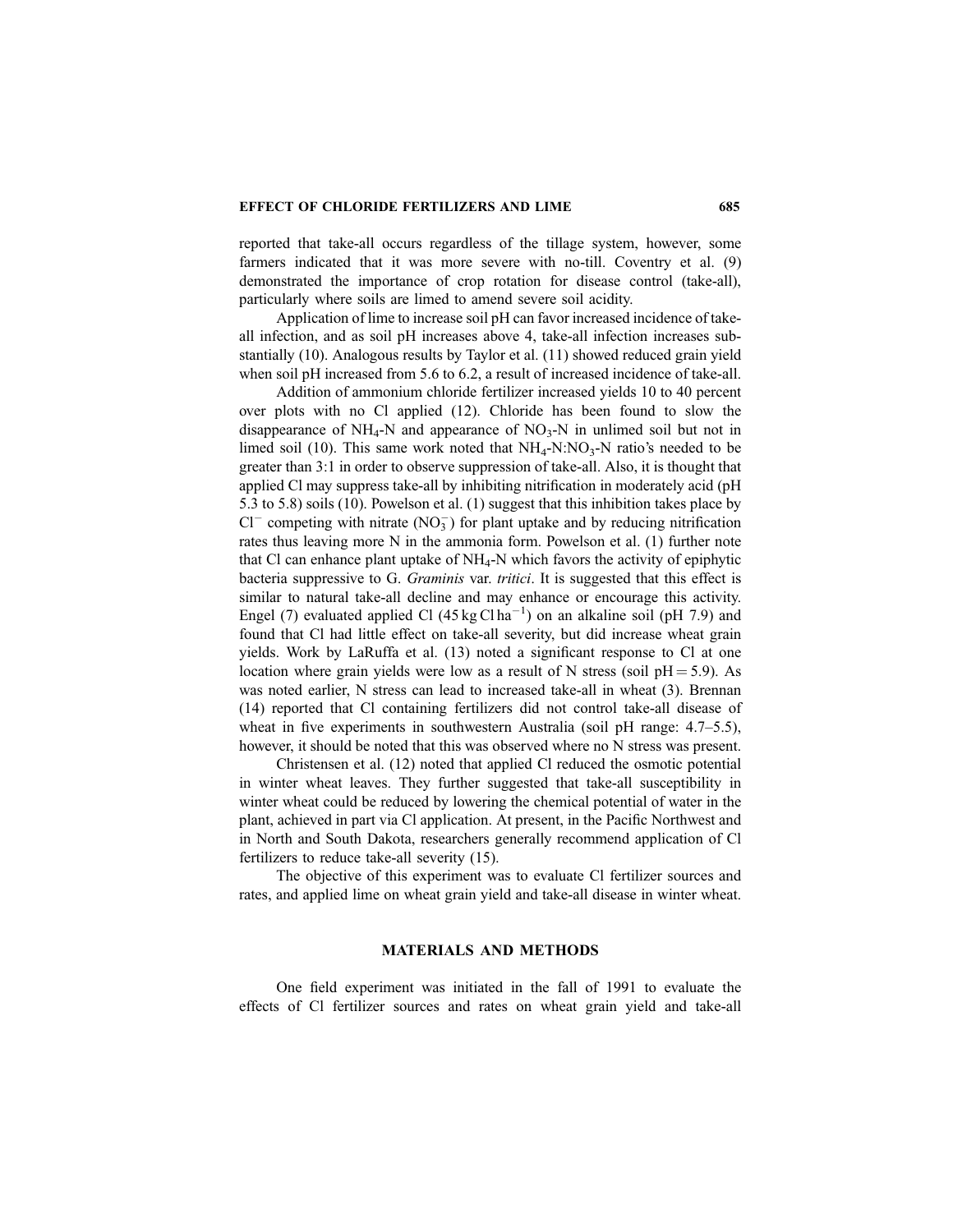| Cl rate kg/ha    | Source            | Method   |
|------------------|-------------------|----------|
| $\boldsymbol{0}$ |                   |          |
| 34               | CaCl <sub>2</sub> | preplant |
| 67               | CaCl <sub>2</sub> | preplant |
| 101              | CaCl <sub>2</sub> | preplant |
| 101              | CaCl <sub>2</sub> | topdress |
| 34               | KCl               | preplant |
| 67               | KCl               | preplant |
| 101              | <b>KCl</b>        | preplant |
| 101              | <b>KCl</b>        | topdress |

Table 1. Rate of Applied Chloride, Source, and Method of Application for Take-All Suppression, 1991-1999, Carrier, OK (Plots Split in the Fall of 1995, Half Receiving  $2.24$  Mg  $76\%$  ECCE Lime/ha)

disease in winter wheat at the Ray Nelson farm near Carrier, OK. A randomized complete block experimental design was used with 4 replications. The treatment structure evaluated at this site is reported in Table 1. The wheat variety planted, planting date, topdress date and harvest date for all years are reported in Table 2. Initial soil test results at the time of trial initiation in 1991 are reported in Table 3. Chloride fertilizer rates of 34, 67, and 101 kg Cl ha<sup>-1</sup> using KCl (0-0-62) and CaCl<sub>2</sub> were broadcast preplant and a topdress rate of  $101 \text{ kg C}$ l ha<sup>-1</sup> was also included for both sources. Two completely untreated check plots were included in the experimental design. Annual applications of anhydrous ammonia (AA) have traditionally been used as a management practice, and  $90 \text{ kg} \text{ N} \text{ ha}^{-1}$  as AA was applied in the fall of

Table 2. Planting and Harvest Dates, and Varieties Used, Carrier, OK, 1991-1999

| Year | Variety | Fertilizer<br><b>Application Date</b> | Planting<br>Date | Topdress<br>Date | Harvest<br>Date |
|------|---------|---------------------------------------|------------------|------------------|-----------------|
| 1992 | 2163    | October 10, 1991                      | 11-13-91         | $2 - 22 - 92$    | $6 - 24 - 92$   |
| 1993 | 2163    | September 29, 1992                    | $10-12-92$       | $3 - 9 - 93$     | $6 - 24 - 93$   |
| 1994 | 2163    | October 16, 1993                      | late-October     | $3 - 17 - 94$    | $6 - 13 - 94$   |
| 1995 | 2163    | October 16, 1994*                     | late-October     | $3 - 6 - 95$     | $6 - 21 - 95$   |
| 1996 | Jagger  | September 4, 1995                     | mid-October      | $4 - 1 - 96$     | $6 - 21 - 96$   |
| 1997 | Custer  | September 4, 1996                     | mid-October      | $4 - 1 - 97$     | $6 - 21 - 97$   |
| 1998 | Custer  | September 18, 1997                    | mid-October      | $2 - 19 - 98$    | $6 - 11 - 98$   |
| 1999 | 2174    | September 20, 1998                    | mid-October      | $2 - 2 - 99$     | $6-16-99$       |

\*Plots split in the fall of 1995, half receiving 2.24 Mg ECCE lime  $ha^{-1}$ .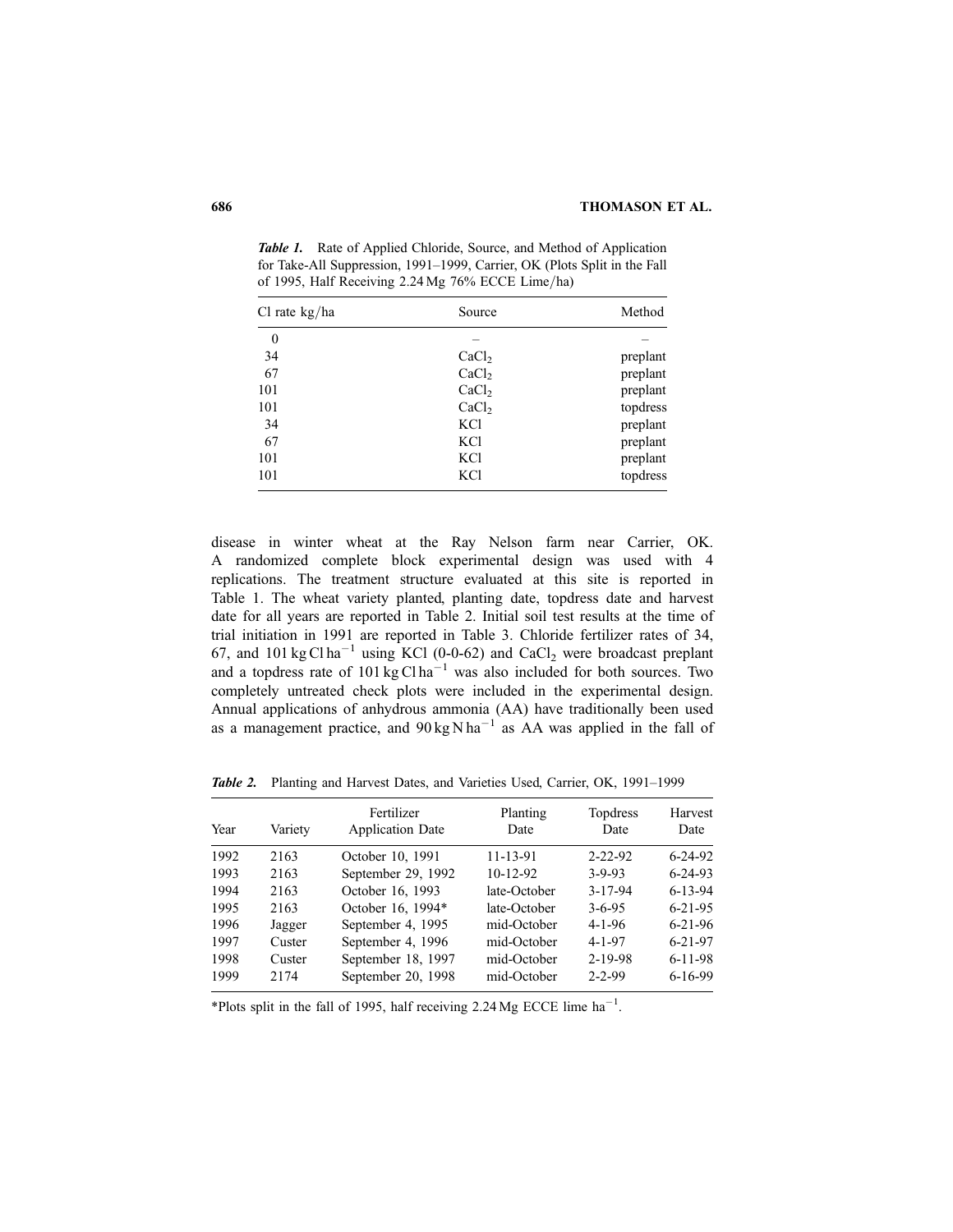#### EFFECT OF CHLORIDE FERTILIZERS AND LIME 687

**Table 3.** Initial Surface Soil  $(0-15 \text{ cm})$  Chemical Characteristics and Classification at Carrier, OK (1991)

|                                                                                      |  |            | $mg \text{kg}^{-1}$ |  | $g\text{kg}^{-1}$ |  |                                                                                                              |    |  |
|--------------------------------------------------------------------------------------|--|------------|---------------------|--|-------------------|--|--------------------------------------------------------------------------------------------------------------|----|--|
| Location                                                                             |  |            |                     |  |                   |  | $pH^a$ NH <sub>4</sub> -N NO <sub>3</sub> -N P <sup>b</sup> K <sup>b</sup> Total N Organic C Cl <sup>d</sup> |    |  |
| Carrier                                                                              |  | 6.0 7.4 33 |                     |  | 64 470 0.90       |  | 8.8                                                                                                          | 27 |  |
| Classification: Pond Creek silt loam (fine-silty, mixed, superactive, thermic Pachic |  |            |                     |  |                   |  |                                                                                                              |    |  |
| Argiustoll)                                                                          |  |            |                     |  |                   |  |                                                                                                              |    |  |

a pH: 1:1 soil:water.

b P and K: Mehlich III.

c Organic C and Total N: dry combustion.

<sup>d</sup>Cl determined using Fixen et al. (1988).

each year to all plots. Plots were planted with a conventional grain drill at an  $84 \text{ kg ha}^{-1}$  seeding rate using a 21 cm row spacing. Twenty-two kg ha<sup>-1</sup> of  $P_2O_5$  using diammonium phosphate (DAP, 18-46-0) was banded with the seed at planting. Plot size was  $4.88 \text{ m} \times 15.24 \text{ m}$ . In 1995, plots were split in half and 2.24 Mg lime  $ha^{-1}$  (76% ECCE) was applied to the east half of each plot. Wheat grain was harvested from a strip 2 m wide in the center of each plot using a self-propelled conventional combine in June of each year. Following the completion of the experiment, sixteen soil cores  $0-15$  cm were taken from each plot, air dried, mixed, ground to pass a 100-mesh sieve  $(< 0.15 \text{ mm})$ , and analyzed for pH,  $NH_4$ -N,  $NO_3$ -N, phosphorus (P), potassium (K), total N, organic carbon (C) and Cl. Total N and organic C analyses were determined using a Carlo-Erba (Milan, Italy) NA 1500 dry combustion analyzer (16).  $NH_4$ -N and  $NO_3$ -N were determined following a 2 M KCl (17) extraction and analyzed using an automated flow injection analysis system. Soil pH was determined using a glass electrode and a soil/water ratio of 1:1. Extractable P and K were determined using the Mehlich III procedure (18). Soil test Cl was determined as per the methods described by Fixen et al.  $(19)$  on the 0–15 and  $15-60$  cm depths.

#### RESULTS AND DISCUSSION

Since 1992, a significant wheat grain yield increase as a result of applying Cl has only been observed three times (Table 4). A significant increase in wheat grain yield was found when KCl was applied in 1992 and 1994. Since 1994, no yield increases due to annual applications of KCl have been observed. Grain yields also increased in 1993 and 1994 as a result of applying  $CaCl<sub>2</sub>$ . A linear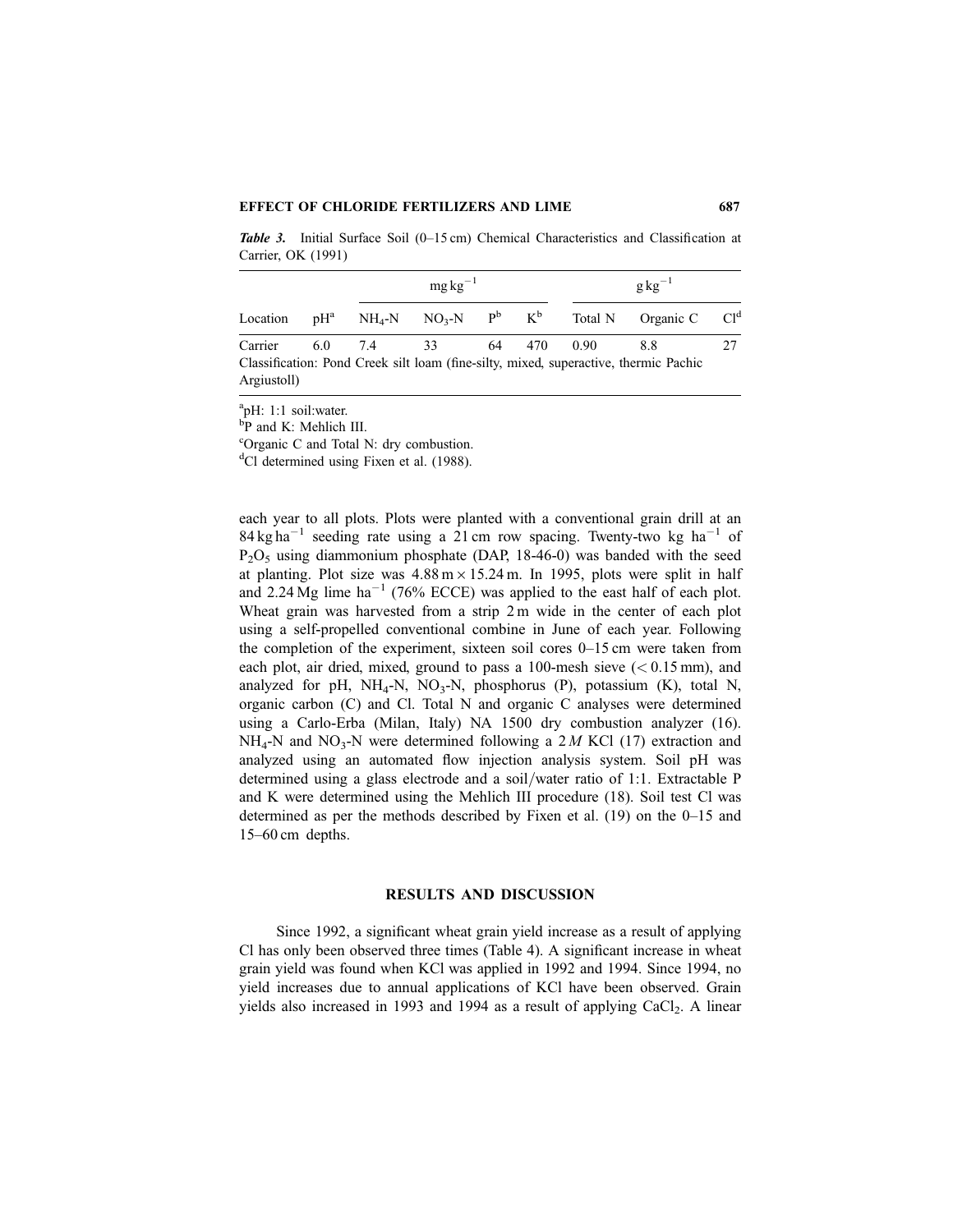Table 4. Mean Yields, Corresponding Treatments, and Significant Effects, 1991-1999, Carrier, OK

|                                |                   |          | $Mgha^{-1}$ |        |                      |      |      |        |      |      |
|--------------------------------|-------------------|----------|-------------|--------|----------------------|------|------|--------|------|------|
| Cl rate<br>$kg ha^{-1}$        | Source            | Method   | 1992        | 1993   | 1994                 | 1995 | 1996 | 1997   | 1998 | 1999 |
| $\overline{0}$                 |                   |          | 1.73        | 2.68   | 3.06                 | 1.11 | 2.64 | 3.22   | 3.54 | 4.17 |
| 34                             | CaCl <sub>2</sub> | preplant | 1.82        | 2.96   | 3.02                 | 1.07 | 2.66 | 3.18   | 3.65 | 4.31 |
| 67                             | CaCl <sub>2</sub> | preplant | 1.74        | 2.94   | 3.22                 | 1.13 | 2.73 | 3.13   | 3.51 | 4.13 |
| 101                            | CaCl <sub>2</sub> | preplant | 1.78        | 2.76   | 3.29                 | 1.07 | 2.69 | 3.11   | 3.45 | 4.07 |
| 101                            | CaCl <sub>2</sub> | topdress | 1.72        | 2.68   | 3.18                 | 1.08 | 2.67 | 3.29   | 3.46 | 4.08 |
| 34                             | KCl               | preplant | 1.97        | 2.76   | 3.11                 | 1.04 | 2.55 | 3.22   | 3.45 | 4.07 |
| 67                             | KCl               | preplant | 2.07        | 2.87   | 3.19                 | 1.09 | 2.60 | 3.21   | 3.65 | 4.31 |
| 101                            | <b>KCl</b>        | preplant | 1.96        | 2.67   | 3.27                 | 1.16 | 2.56 | 3.12   | 3.56 | 4.20 |
| 101                            | KCl               | topdress | 1.97        | 2.79   | 3.22                 | 1.10 | 2.62 | 3.12   | 3.59 | 4.23 |
| <b>SED</b>                     |                   |          | 0.06        | 0.12   | 0.15                 | 0.07 | 0.13 | 0.12   | 0.42 | 0.51 |
| Contrasts                      |                   |          |             |        |                      |      |      |        |      |      |
| $CaCl2$ -linear                |                   | ns       | ns          | *      | ns                   | ns   | ns   | ns     | ns   |      |
| $CaCl2$ -quadratic             |                   |          | ns          | $\ast$ | ns                   | ns   | ns   | ns     | ns   | ns   |
| KCl-linear                     |                   |          | $***$       | ns     | $^{\textregistered}$ | ns   | ns   | ns     | ns   | ns   |
| KCl-quadratic                  |                   |          | $***$       | ns     | ns                   | ns   | ns   | ns     | ns   | ns   |
| $CaCl2$ -101 preplant          |                   |          | ns          | ns     | ns                   | ns   | ns   | $\ast$ | ns   | ns   |
| vs $CaCl2$ -101<br>topdress    |                   |          |             |        |                      |      |      |        |      |      |
| KCl-101 preplant<br>vs KCl-101 |                   | ns       | ns          | ns     | ns                   | ns   | ns   | ns     | ns   |      |
| topdress                       |                   |          |             |        |                      |      |      |        |      |      |
| $CaCl2$ vs check               |                   |          | ns          | *      | ns                   | ns   | ns   | ns     | ns   | ns   |
| KCl vs check                   |                   |          | **          | ns     | ns                   | ns   | ns   | ns     | ns   | ns   |

\*\*, \*,  $@$ -Significant at the 0.01, 0.05, and 0.10 probability levels, respectively. SED-Standard error of the difference between two equally replicated means.

increase was observed over all rates evaluated in the 1994 crop year. In 1998 the  $34 \text{ kg ha}^{-1}$  rate of Cl had the highest yield. Yields decreased with increasing rates of applied Cl at rates above  $34 \text{ kg} \text{C} \text{ln} \text{a}^{-1}$ . Differences between preplant incorporated and topdress (KCl and  $CaCl<sub>2</sub>$ ) were generally small. A significant increase in wheat grain yield was observed in  $1997$  when  $CaCl<sub>2</sub>$  was applied topdress at a rate of 101 kg Cl ha<sup>-1</sup> compared to preplant (Table 4). In 1993, the overall effect of CaCl<sub>2</sub> treatment did produce significantly higher yields when compared to the check with no Cl applied.

Over the four years since lime was applied to the east half of each plot, no significant differences in yield have been observed in either the treated or untreated plots. No significant effect of lime application was noted in grain yield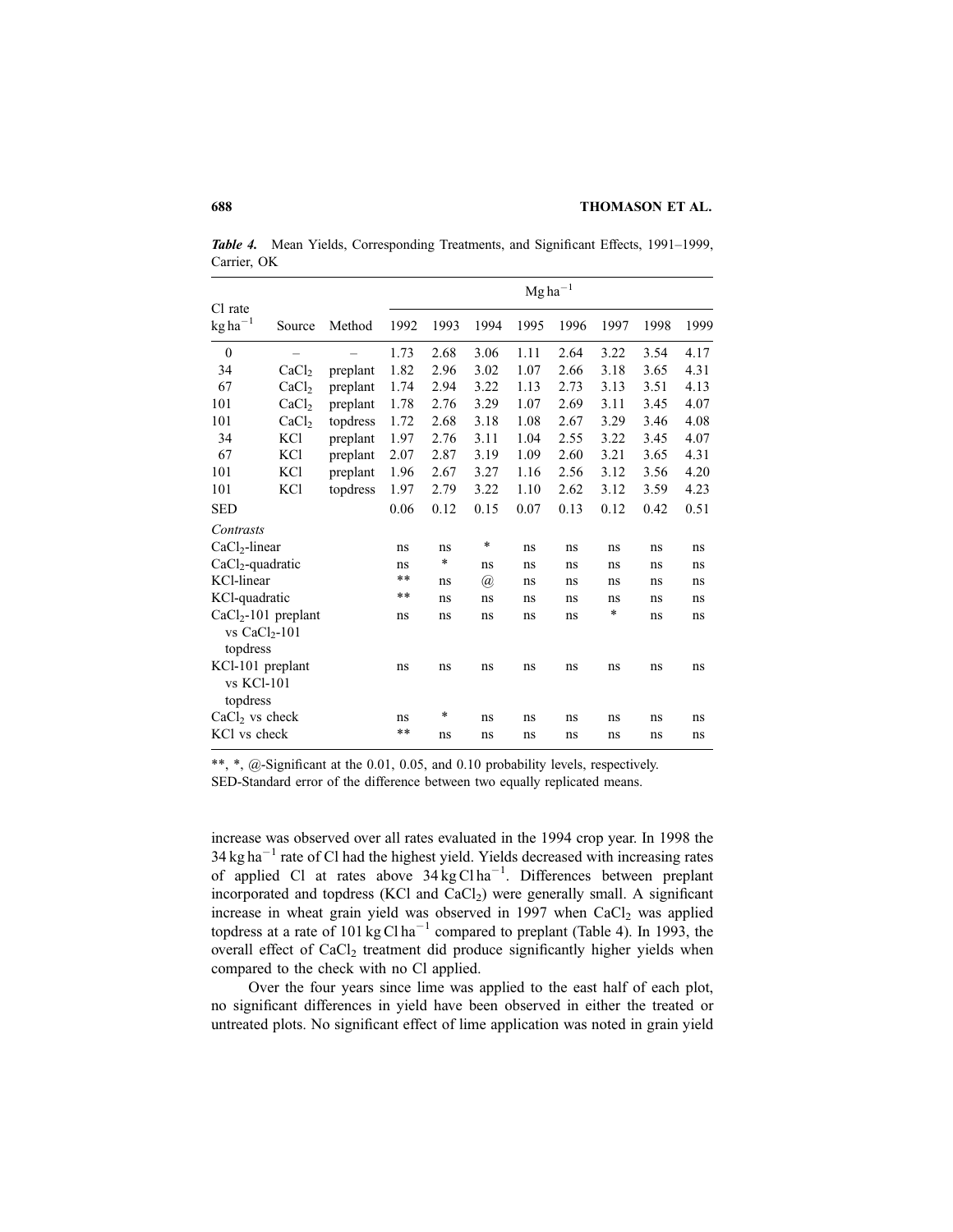in any year (means not reported). It was anticipated that the elevated pH would induce take-all, therefore, allowing better evaluation of Cl treatments for possible disease suppression. However, the severity of take-all in these plots was minimal since lime was applied in 1995. Average surface  $(0-15 \text{ cm})$  soil pH was only slightly higher in limed plots ( $pH = 6.1$ ) compared to plots not receiving lime  $(pH = 5.8)$  (samples collected following 1999 harvest).

Treatment means for soil test parameters from samples collected following the 1999 harvest are reported in Table 5. No treatment differences were detected for soil pH,  $NO<sub>3</sub>-N$ , P, Cl, organic C, and total N. As was expected, soil pH

Table 5. Mean Soil Test Levels from Surface Samples (0-15 cm) Collected Following the Completion of the Experiment, and Mean Treatment Levels for Limed Versus Non-limed Plots, 1999, Carrier, OK

|                                                   |                   |          |     | $mg\,kg^{-1}$                                |     |     |            |    | $\rm g\,kg^{-1}$ |      |
|---------------------------------------------------|-------------------|----------|-----|----------------------------------------------|-----|-----|------------|----|------------------|------|
| Cl rate<br>$kg$ ha <sup>-1</sup>                  | Source            | Method   |     | $pH$ NH <sub>4</sub> -N NO <sub>3</sub> -N P |     |     | K          |    | $Cl+OC$          | TN   |
| $\theta$                                          |                   |          | 5.8 | 9.3                                          | 5.8 | 34  | 418        | 26 | 8.9              | 0.91 |
| 34                                                | CaCl <sub>2</sub> | preplant | 5.9 | 10.3                                         | 6.1 | 34  | 418        | 24 | 9.1              | 0.90 |
| 67                                                | CaCl <sub>2</sub> | preplant | 5.9 | 7.9                                          | 5.5 | 33  | 414        | 26 | 9.1              | 0.93 |
| 101                                               | CaCl <sub>2</sub> | preplant | 5.9 | 10.6                                         | 6.6 | 33  | 420        | 26 | 9.1              | 0.92 |
| 101                                               | CaCl <sub>2</sub> | topdress | 5.9 | 10.2                                         | 6.2 | 34  | 426        | 26 | 8.9              | 0.88 |
| 34                                                | KCl               | preplant | 5.9 | 7.2                                          | 5.7 | 34  | 421        | 27 | 9.0              | 0.94 |
| 67                                                | <b>KCl</b>        | preplant | 5.9 | 8.5                                          | 6.2 | 33  | 436        | 31 | 8.9              | 0.90 |
| 101                                               | <b>KCl</b>        | preplant | 5.9 | 9.1                                          | 6.0 | 35  | 471        | 29 | 9.1              | 0.93 |
| 101                                               | <b>KCl</b>        | topdress | 6.0 | 9.1                                          | 6.1 | 34  | 498        | 29 | 9.1              | 0.93 |
| Limed                                             |                   |          | 6.1 | 9.5                                          | 5.9 | 34  | 433        | 29 | 9.2              | 0.93 |
| Not Limed                                         |                   |          | 5.8 | 8.8                                          | 6.1 | 33  | 435        | 26 | 8.9              | 0.90 |
| <b>SED</b>                                        |                   |          | 0.1 | 1.3                                          | 0.7 | 1.7 | 19         | 5  | 0.2              | 0.03 |
| Contrasts                                         |                   |          |     |                                              |     |     |            |    |                  |      |
| $CaCl2$ -linear                                   |                   |          | ns  | ns                                           | ns  | ns  | ns         | ns | ns               | ns   |
| $CaCl2$ -quadratic                                |                   |          | ns  | $^{\textregistered}$                         | ns  | ns  | ns         | ns | ns               | ns   |
| KCl-linear                                        |                   |          | ns  | ns                                           | ns  | ns  | ns         | ns | ns               | ns   |
| KCl-quadratic                                     |                   |          |     | ns                                           | ns  | ns  | $\ast\ast$ | ns | ns               | ns   |
| $CaCl2$ -101 preplant vs $CaCl2$ -101 topdress ns |                   |          |     | ns                                           | ns  | ns  | $\ast$     | ns | ns               | ns   |
| KCl-101 preplant vs KCl-101 topdress              |                   |          | ns  | ns                                           | ns  | ns  | ns         | ns | ns               | ns   |
| $CaCl2$ vs check                                  |                   |          | ns  | ns                                           | ns  | ns  | ns         | ns | ns               | ns   |
| KCl vs check                                      |                   |          | ns  | ns                                           | ns  | ns  | $\ast\ast$ | ns | ns               | ns   |
| KCL-101 topdress vs check                         |                   |          | ns  | ns                                           | ns  | ns  | **         | ns | ns               | ns   |

 $\dagger$ Average for 0-60 cm, \*\*, \*, @-Significant at the 0.01, 0.05 and 0.10 probability levels, respectively.

SED-Standard error of the difference between two equally replicated means, OC-organic carbon, TN-total nitrogen.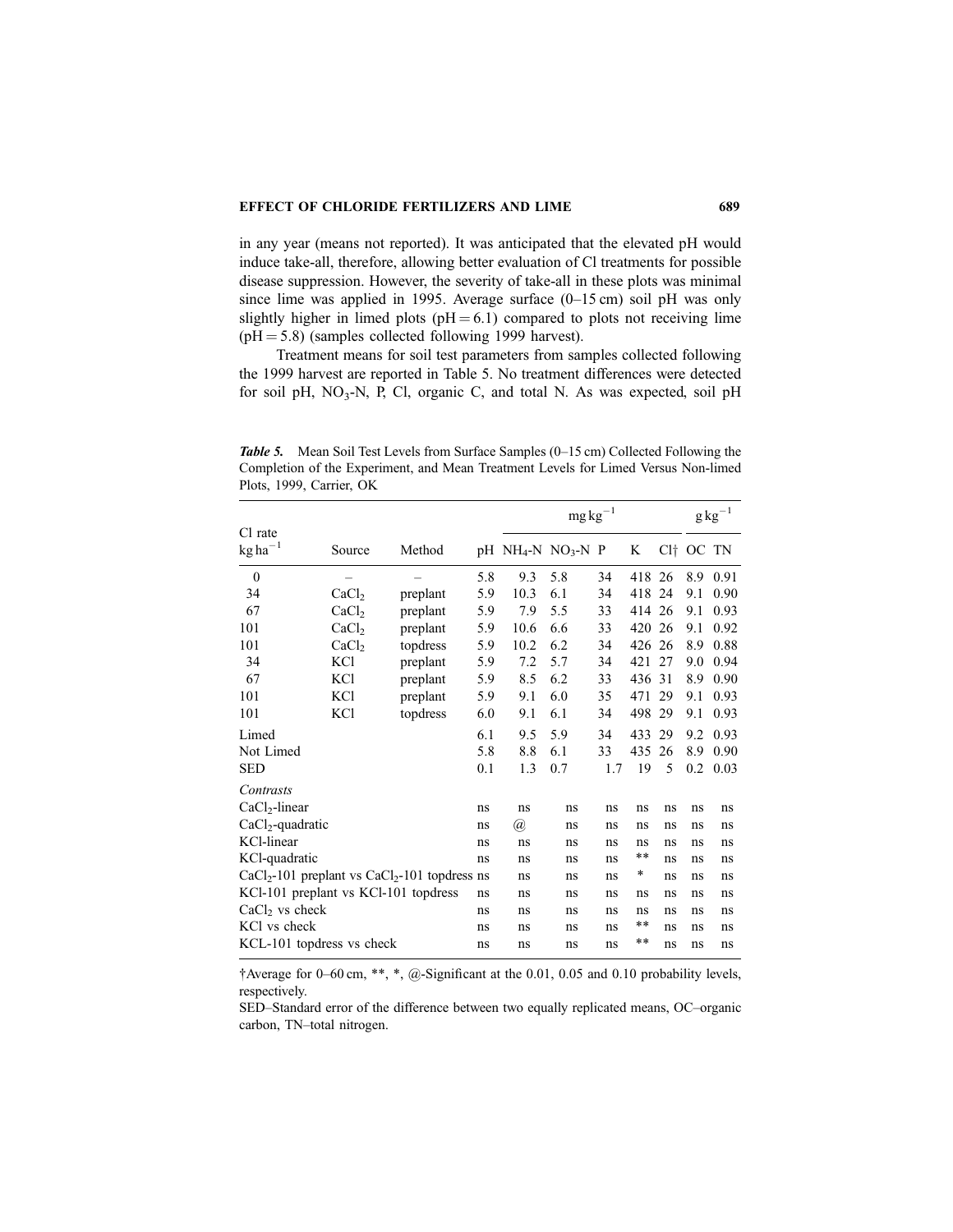remained somewhat higher in the limed plots in 1995 when compared to the unlimed plots (Table 5). Soil test  $NH_4$ -N was generally higher where  $CaCl_2$  was applied annually compared to KCl (Table 5). However,  $NH_4$ -N levels were never high enough (or  $NO_3$ -N levels low enough) to result in a critical  $NH_4$ -N:NO<sub>3</sub>-N ratio of 3:1 (ratio averaged 1.5 for all plots in this experiment) where suppression of take-all would likely be realized as a result of applying Cl fertilizers (10). As was expected, soil test K levels were greater where KCl was applied as the Cl source.

Data from soil samples  $(0-15$  and  $15-60$  cm) taken at the conclusion of the experiment for soil test Cl resulted in small differences. Soil test Cl ranged from 26–31 mg kg<sup>-1</sup>, or approximately 232–277 kg Cl ha<sup>-1</sup> in the 0–60 cm depth, and was high at this site (Table 5). As a result, a nutritional yield response due to applied Cl was not expected. If applied Cl in this experiment were to have increased yields, it would have been the result of disease suppression, or an alternative nutrient interaction as a result of applying KCl and/or CaCl<sub>2</sub>. Soil test Cl levels reported here were notably higher than that reported by Fixen et al. (20) who showed a yield response to applied Cl (range of  $20-95$  kg Cl ha<sup>-1</sup>, 0-60 cm), and markedly higher than soil test Cl levels noted by Engel et al. (21).

In summary, wheat grain yields were not affected by lime applications from 1995 to 1999. Several plots exhibited visual symptoms of take-all in almost all years, however, grain yields increased in only two of eight years by the application of  $CaCl<sub>2</sub>$  and KCl. At this site where soil test Cl levels were relatively high, applied fertilizer Cl for take-all disease suppression was inconsistent, even following the application of lime where increased soil pH was expected to increase disease severity.

### ACKNOWLEDGMENT

The authors acknowledge the continued support of Mr. David Nelson who patiently provided the land needed for this eight-year on-farm experiment near Carrier, OK.

#### **REFERENCES**

- 1. Powelson, R.L.; Jackson, T.L.; Christensen, N.W. Enhanced Suppression of Take-all Root Rot of Wheat with Chloride Fertilizers, Oregon Agricultural Experiment Station: Corvallis, OR, 1985; Tech. Paper 7153.
- 2. Garrett, S.D. Soil Conditions and the Take-all Disease of Wheat. VI. The Effect of Plant Nutrition upon Disease Resistance. Ann. Appl. Biol. 1941,  $28, 14-18.$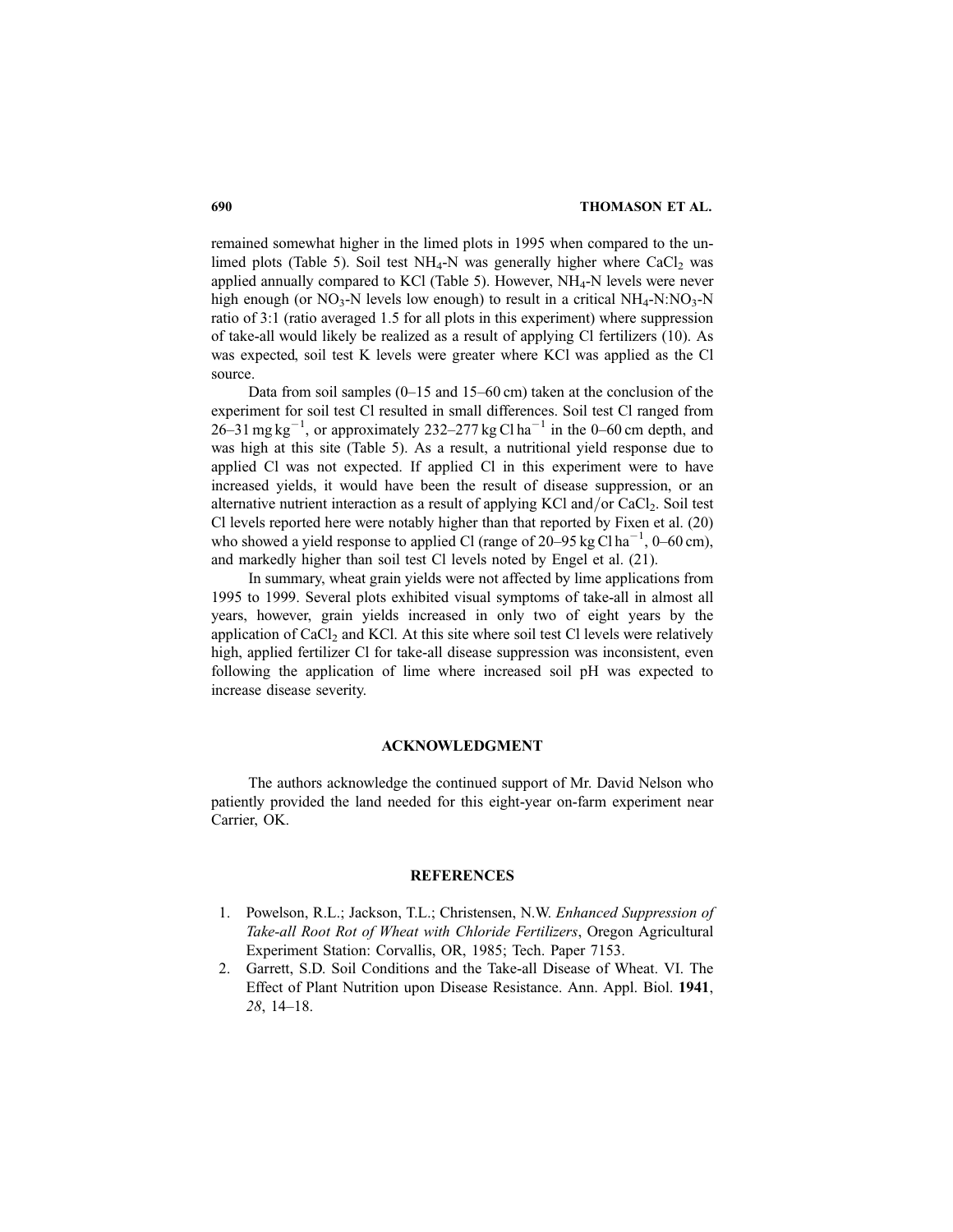## EFFECT OF CHLORIDE FERTILIZERS AND LIME 691

- 3. Huber, D.M.; Warren, H.L.; Nelson, D.W.; Tsai, C.Y.; Shaner, G.E. Response of Winter Wheat to Inhibiting Nitrification of Fall-applied Nitrogen. Agon. J. 1980, 72, 632-637.
- 4. Huber, D.M.; Dorich, R.A. Effect of Nitrogen Fertility on Take-all Disease in Wheat. Down to Earth 1988,  $44$  (3), 12–17.
- 5. Huber, D.M.; McCay-Buis, T.S. A Multiple Component Analysis of the Take-all Disease of Cereals. Plant Disease 1993, 77 (5), 437–447.
- 6. McCay-Buis, T.S.; Huber, D.M.; Graham, R.D.; Phillips, J.D.; Miskin, K.E. Manganese Seed Content and Take-all of Cereals. J. Plant Nutr. 1995, 18  $(8), 1711 - 1721.$
- 7. Engel, R.E.; Mathre, D.E. Effect of Fertilizer Nitrogen Source and Chloride on Take-all of Irrigated Hard Red Spring Wheat. Plant Disease 1988, 72 (5), 393±396.
- 8. Folwell, R.J.; Cook, R.J.; Heim, M.N.; Moore, D.L. Economic Significance of Take-All on Winter Wheat in the Pacific Northwest USA. Crop Protection 1991, 10, 391-395.
- 9. Coventry, D.R.; Brooke, H.D.; Kollmorgen, J.F.; Ballinger, D.J. Increases in Wheat Yield on Limed Soil After Reduction of Take-all by Fungicide Application and Crop Rotation. Aust. J. Exp. Agric. 1989, 29, 85–89.
- 10. Christensen, N.W.; Brett, M. Chloride and Liming Effects on Soil Nitrogen Forms and Take-all of Wheat. Agron. J.  $1985$ ,  $77$ ,  $157-163$ .
- 11. Taylor, R.G.; Jackson, T.L.; Powelson, R.L.; Christensen, N.W. Chloride, Nitrogen Form, Lime, and Planting Date Effects on Take-all Root Rot of Winter Wheat. Plant Disease 1983, 67 (10), 1116-1120.
- 12. Christensen, N.W.; Taylor, R.G.; Jackson, T.L.; Mitchell, B.L. Chloride Effects on Water Potentials and Yield of Winter Wheat Infected with Takeall Root Rot. Agron J. 1981, 73, 1053-1058.
- 13. LaRuffa, J.M.; Johnson, G.V.; Phillips, S.B.; Raun, W.R. Sulfur and Chloride Response in Oklahoma Winter Wheat. Better Crops 1999, 32 (4), 28–30.
- 14. Brennan, R.F. Effect of Ammonium Chloride, Ammonium Sulphate, and Sodium Nitrate on Take-all and Grain Yield of Wheat Grown on Soils in South-western Australia. J. Plant Nutr. 1993, 16, 349-358.
- 15. Oregon State Agricultural Experiment Station. 1983. Combating Take-all Root Rot of Winter Wheat in Western Oregon; Oregon State Agricultural Experiment Station: Corvallis, OR, 1983; Exp. Sta. Bull. FS 250.
- 16. Schepers, J.S.; Francis, D.D.; Thompson, M.T. Simultaneous Determination of Total C, Total N, and 15N on Soil and Plant Material. Commun. Soil Sci. Plant Anal. 1989, 20, 949-959.
- 17. Bremner, J.M. Inorganic Forms of Nitrogen. In Methods of Soil Analysis, C.A. Black et al. Ed.; Part 2; Black, C.A., Ed.; American Society of Agronomy: Madison, WI, 1965; Agron. 9, 1179-1237.